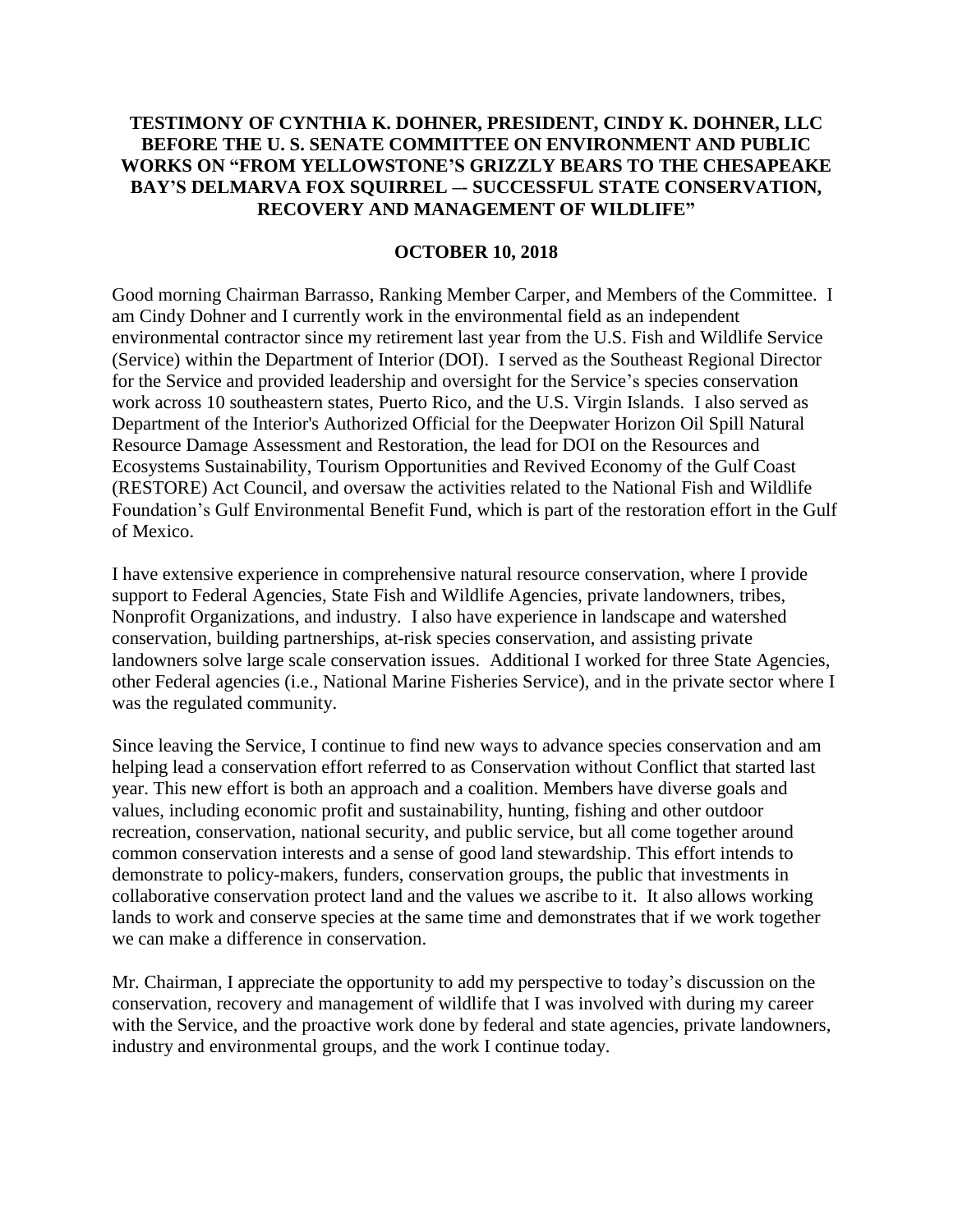### **My role as the Service's Southeast Regional Director**

As the Regional Director in the Southeast, I worked hard to balance the conservation of fish and wildlife resources with the needs of the public on the landscape. This nation values land for the wellbeing it provides families, the recreational experiences it affords, the support for our outdoor ways of life, the economics it affords the communities, the ecological benefits it delivers to those same communities, and the wildlife it sustains. Land and wild life unite us and enhance our quality of life; but there is only one landscape that we work in, and there are many competing uses. I know there is a desire to pass these tremendous benefits and the natural outdoor heritage on to successive generations, however, the nation has diverse goals and values that sometimes conflict with that desire. These include ensuring economic profit and sustainability, hunting, fishing and other outdoor recreation, conservation, national security, and public service to name a few. I believe, however, that we can address these challenges and the conflicts if we all work together collaboratively around these common interests and goals and strive to find solutions to ensure good land stewardship and the conservation of fish and wildlife. The work in the Southeast among the various stakeholders, States, private landowners, tribes, industry, nongovernmental organizations (NGOs) and the Service has proven that collaborative conservation is successful.

I love the Service's mission and worked hard to ensure it was met but I also have a variety of experiences that includes working for other federal agencies, state agencies, and industry, where I was the regulated public, which I think provides a unique perspective when addressing challenges. My intent is to do the best that I can for fish and wildlife resources. While growing up, some of the rivers in Pennsylvania caught on fire and DDT was found to be the cause for some of the bird declines. My desire in choosing an environmental field in which to work was to help in any way I could so that my two sons can enjoy the things I so enjoyed growing up, such as playing in the outdoors, scuba diving, hunting and fishing.

I was also committed to making the Endangered Species Act (ESA) work for the American people to accomplish its purpose of conserving at-risk, threatened and endangered species and protecting the ecosystems upon which they depend. I am still committed to that practice today and continue the work and believe the ESA has enough flexibility to conserve and recover species if everyone on the landscape works together in a collaborative effort. Not only do I believe it, but I know it works because of the successes from the Southeast's At Risk Species Conservation effort led by the States and Service: there are more than 185 "wildlife wins," which includes species recovered, down listed, delisted or listed as a threatened species with a 4(d) rule because of the conservation efforts.

In passing the ESA in 1973, Congress acknowledged we were facing a crisis. Since that time, the ESA has conserved hundreds of at-risk species, prevented the extinction of species and promoted the recovery of many, including the Delmarva fox squirrel, brown pelican, bald eagle, American alligator and Louisiana black bear to name a few. This great conservation work has helped achieve Congress's call to preserve the nation's natural resource heritage, and it has happened alongside sustained economic development. The ESA gets activated when conservation measures fail, which is unfortunate. Sometimes it is because of a long term downward trend in habitat destruction over many decades, and other times it may because of a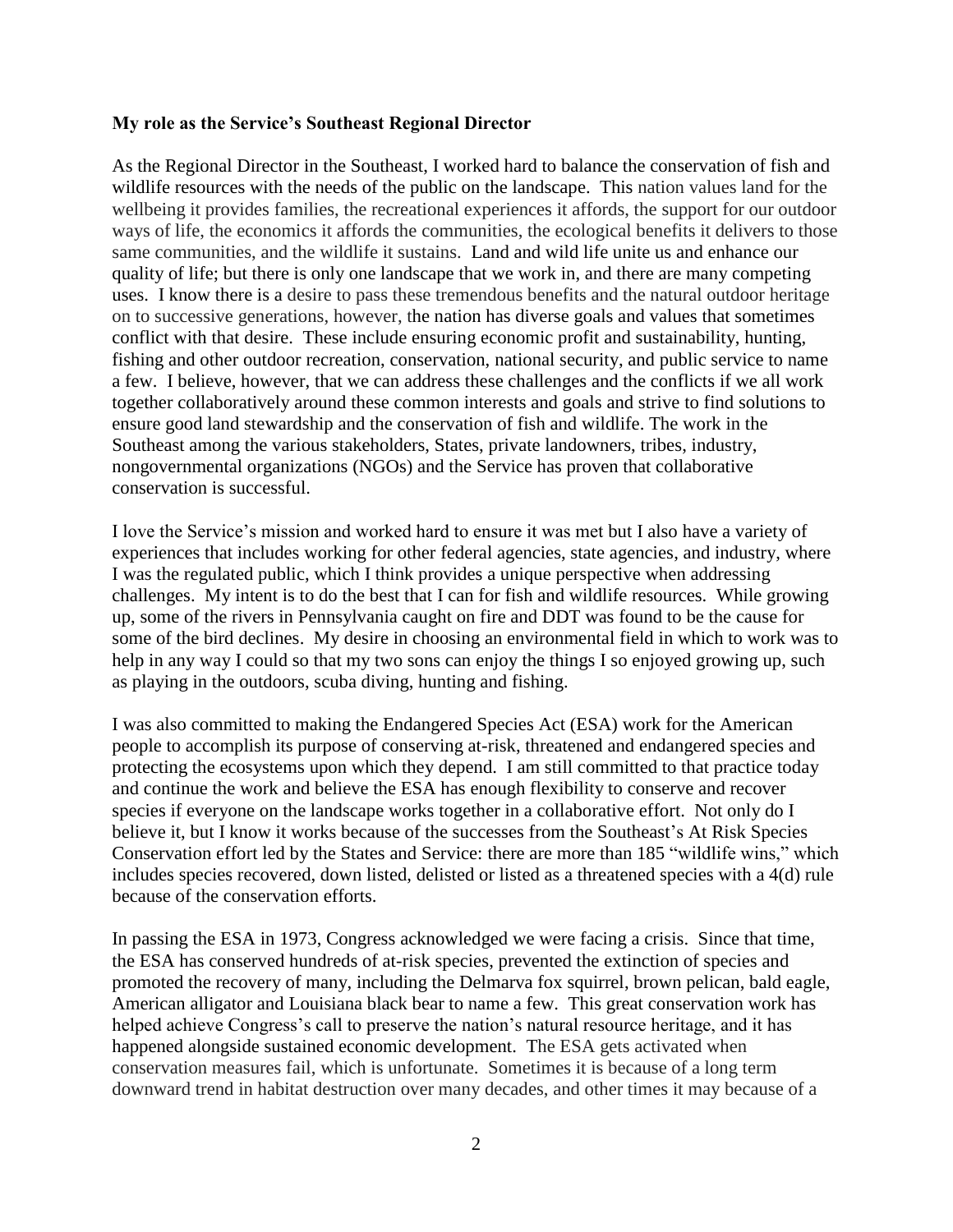catastrophic event. Either way the species needs to be afforded the protection of the ESA to ensure its long term survivability. Depending on the situation, it may take as many decades to recovery the species.

As you know, species don't recognize boundaries and to recover a species you need to address the threats across the range of the species as needed. Often, the range of the species goes across numerous state lines or may go across international borders. The Service fulfills that important role under the ESA by ensuring the entire range of the species is considered regardless of the administrative boundaries (e.g., State lines and other countries) within the range of the species, and they help stitch together the conservation actions needed to recover the species. This is particularly important in wide ranging species like recovered bald eagle found throughout the nation and multi-jurisdictional species like the Red Knot that overwinters in the South America.

It is more important now than ever to have an effective, collaborative approach to conserving imperiled species to continue this country's commitment to wild places and wild life. Congress also clearly defined roles for both the federal agencies and the state agencies in the law; and when implemented effectively and collaboratively, there are success for both species already listed under the ESA, or those species at-risk of needing the ESA's protection. The law provides the Secretary of the Interior with flexibility to involve the states in imperiled species conservation and recovery. For example, Section 4(f)(2) of the ESA allows for states to be involved in recovery planning activities as deemed appropriate and is not be subject to the Federal Advisory Committee Act. The states were very involved in conserving and recovering species in the Southeast, including recovery planning, although I think it would be beneficial for the Service to work closely with all States to further define the state's roles under the ESA to reflect the intent of Section 6 of the ESA.

I, and the Service's staff in the Southeast worked closely, and the Service still does, with the State fish and wildlife agencies through the Southeast Association of Fish and Wildlife Agencies (SEAFWA), which includes 15 southeastern states – 5 more than the states that comprised the Service's Southeast Region. I worked hard to remain as neutral as possible in fish and wildlife conservation and brought a common-sense approach to that work. This approach to working helped forge a unique relationship between the Service and its state partners in the Southeast. We worked as closely as possible on issues, always trying to ensure there was "no daylight" between our positions. This didn't mean we agreed all the time because the missions varied, but that we agreed on as many things as we could within the bounds of our respective laws. This working relationship was first forged almost 20 years ago when both the Service and the State of Florida (Florida Fish and Wildlife Conservation Commission – FL FWCC) were sued over manatee recovery issues. We realized at the time that if we worked together on the issues, we were stronger, and we were able to provide more conservation for the species – AND both the State and the Service played very important roles in the ESA challenge. This also ensured we used the best scientific and commercial science to guide our management decisions.

Both the States and the Service have limited resources to recover all the species listed under the ESA, and difficult choices need to be made. For the manatee actions that resulted from the 2 lawsuits, the State and the Service shared resources (e.g., staff and funding) to address the highpriority actions needing to be taken. The FL FWCC acted on those measures (e.g., establishing local boating speed zones) available under their oversight and the state laws; and the Service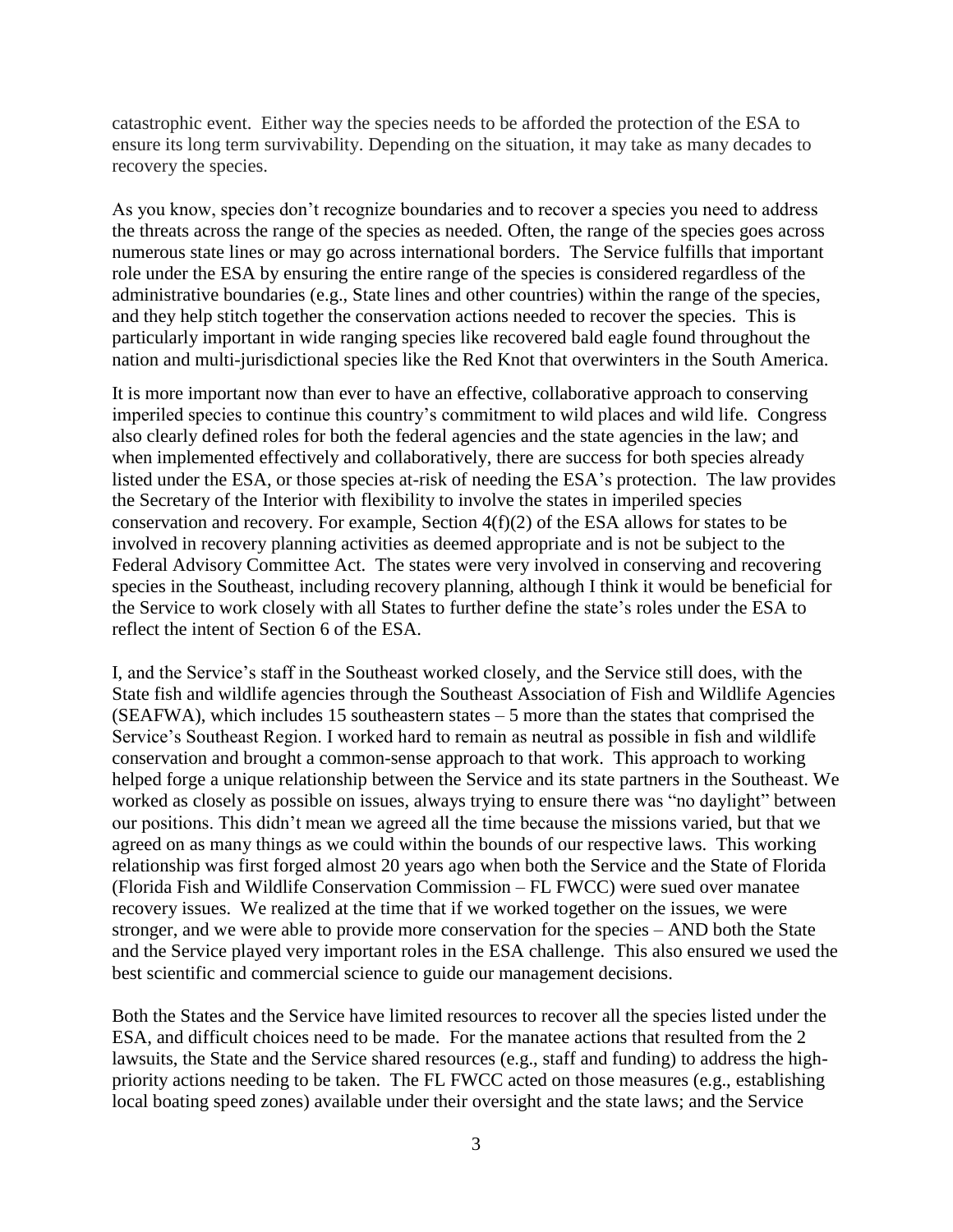acted on measures (e.g., designating manatee sanctuaries) available under their oversight and the federal laws. The manatee was listed in 1967, but it took decades for the species to become imperiled. With some species it takes long to recover them and includes a lot of hard work to stabilize the species population. The manatee is now one of the species that has been downlisted under the ESA, but it took the collective recovery efforts of the State, the Service, the U.S. Army Corps of Engineers (USACE), industry and private landowners to make a difference.

One thing the Service and the states in the southeast agree on is the desire to minimize and reduce the regulatory burdens on landowners. As Regional Director, I was committed to using the flexibilities in the ESA to help landowners work their lands while also conserving imperiled species. This was also a request from the elected officials. We explored as many processes available to streamline the regulatory process, including the use of programmatic agreements, section 7(a)(1) agreements with other federal agencies, and the various incentive tools (e.g., Safe Harbor Agreements, Candidate Conservation Agreements with Assurances, etc.) established under the ESA for private landowners. In some cases, we developed new innovative tools to reduce regulatory burdens. The distinct ESA Section 6 Agreement that was developed between the FL FWCC and the Service is an example of such innovation. When used properly, this agreement streamlined the permitting process by allowing the FL FWCC to issue ESA permits for the Service, resulting in the elimination of duplicate permitting for the same issue. This was a new tool under the ESA and the State of Florida had to change its laws regarding the destruction of habitat to ensure they could meet the ESA requirement of protecting the habitat upon which the species depends.

#### **A Change in Species Conservation and Recovery Efforts**

One of the most controversial and challenges issues I dealt with as the Regional Director was the result of the Service's Multi-District Litigation settlement in 2011 and numerous petitions received under the ESA, including a mega-petition for listing 404 species under the ESA. As a result of these actions, the Southeast Region was required to determine the status of more than 450 species under the ESA. There were concerns that if all these species were listed, it could have resulted in more than doubling the number of species listed under the ESA in the southeast and would add significant new regulatory burdens on private landowners. The petitions also reflected serious threats to important ecosystems that we needed to address. As the Regional Director, I knew this was a challenge that would require collaborative conservation to get less burdensome outcomes, so I approached the Southeast Association of Fish and Wildlife Agencies (SEAFWA) Directors to discuss the pending challenge. Needless to say, they were surprised and expressed concern over the number of species that needed to be evaluated and the challenges we faced. However, as a result of our dialogue and deliberations, in 2011 the Service's Southeast Region and the states embarked on the At Risk Species Conservation Strategy.

With sound science as our guide, the Service and the states along with other Federal agencies through the Southeast Natural Resources Group, universities, private landowners, and industry to begin the process of proactively conserving as many species as possible through voluntary actions so that ESA protection was not needed. This included raising awareness, educating people on the challenges and opportunities, increasing surveys and research needed for clarifying the status and needs of the species, and developing new processes and tools to be used in the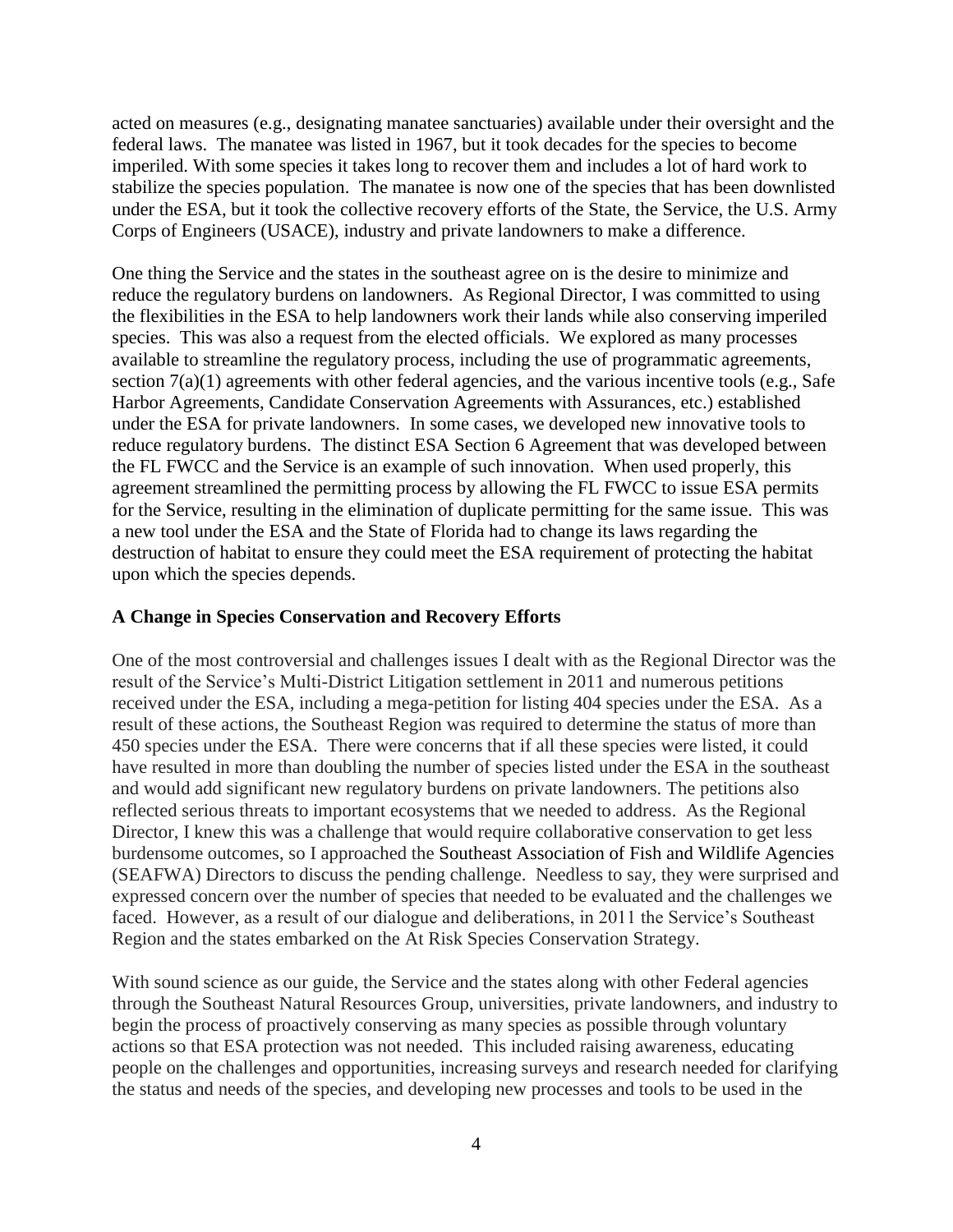effort – all of which is still ongoing. This effort resulted in a lasting change in the way the states and the Service, as well as other entities, are working to conserve fish and wildlife that are not currently federally listed. The effort demonstrates that the ESA can provide an important framework and catalyst for how states and the Service can work to effectively conserve species.

Leadership for this effort has also been shared between the States and the Service, and each has its distinct role. Because of limited staff and funding resources, the State is addressing highpriority actions within their oversight that need to be taken, such as species field surveys by using their Section 6 funding and funds from the State Wildlife Grant Program; and the Service is addressing high-priority actions within their purview, such as Species Status Assessments and ESA rules as needed. Although one or the other of the agencies leads the work at any given point, it is done in a seamless fashion.

If together we can address the need to protect additional plants and animals without listing, landowners and the species benefit. The Service also encourages State, Federal and Private landowners to use voluntary conservation tools that protect private land interests and provide incentives and regulatory certainty for landowners to manage lands and waters in ways that benefit at-risk species. From the landowner perspective, proactive conservation is voluntary and flexible and easier to manage. Fish, wildlife and plants benefit when we focus limited resources where they are most needed. This helps species on a larger, landscape scale. Another benefit is counted in savings to the American taxpayer. In general, it costs less money to protect a species that is beginning to face threats than it does to recover critically endangered species.

The goal of this effort is to ensure, in working with partners, that sufficient conservation measures are in place such that these species would not warrant listing under the ESA. That means we are addressing real threats to the landscape people rely on but in a manner that was developed together. With the States and the Service leading the way and sound science as our guide, the Service and the States, along with other Federal agencies, universities, industries, and private landowners—are prioritizing species and coordinating our resources. Partners are acquiring the best science, documenting conservation activities already taking place, and using voluntary, non-regulatory conservation programs to proactively conserve as many of these species as possible so that listing will not be necessary. The Service also is encouraging State, Federal, and private landowners to use voluntary conservation tools that protect private land interests and provide incentives and regulatory certainty for landowners to manage lands and waters in ways that benefit at-risk species.

The Service and the 15 southeastern States that are part of the SEAFWA are currently working to complete the actions identified in the Service's 7-year listing workplan that was solidified in the Multi-District Litigation settlement agreement. The workplan was developed jointly with the States and is publicly available at

www.fws.gov/endangered/improving\_esa/listing\_workplan\_FY13-18.html. The Service's Northeast Region and those States are also committed to the same process.

Another part of the Service's at-risk conservation effort includes working closely with the Southeast Association of Fish and Wildlife Agencies' Wildlife Diversity Committee and moving aggressively to share expertise, available science and monitoring data that I believe is crucial to our efforts to evaluate the status of fish, wildlife and plants that are included in our listing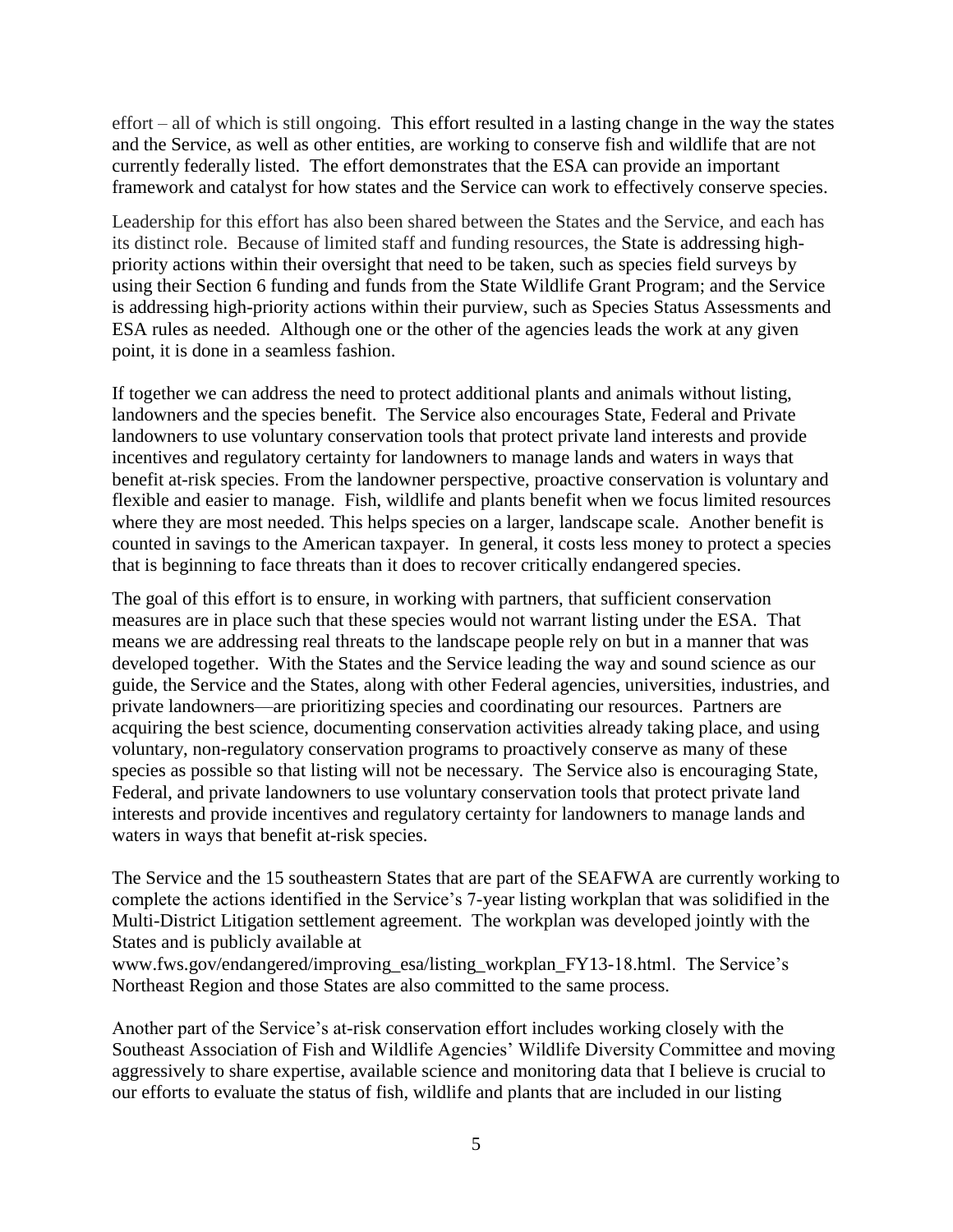workload. The SEAFWA Diversity Committee now leads this effort with the Service. An exceptional example of how the ESA works through a collaborative effort and is successful. I believe this expanded partnership is helping the Service and the States to efficiently speed progress in their collective effort to achieve the conservation needed to render unnecessary the listing of as a many species as possible. Using the ESA proactively, it is possible to manage species' needs and secure conservation as well as to keep working lands working.

During this time, we also worked with closely states, industry, federal agencies, and large private landowners to employ creative, innovative, and voluntary strategies in the implementation of the ESA. These efforts are producing positive results for conservation and recovery and the local economies. The results of this Service and state-led collaboration has proven to be very promising so far. Through these collaborative efforts, the Service has determined that federal listing is not needed for approximately 171 species, and they are working with partners to put in place conservation tools that provide landowners with stability and clear expectations.

I am proud of the many collaborative actions taken by the Service and its partners across the Southeast to conserve at-risk species during my time as Regional Director. One such collaboration is the Unpaved Roads Program in Arkansas. The Service is part of a coalition of a dozen organizations and associations led by the Arkansas Farm Bureau, the Arkansas Game and Fish Commission, the Association of Arkansas Counties, and The Nature Conservancy to work collaboratively to develop simple best management practices to make it easier for the counties to maintain and repair rural, unpaved roads while reducing costs and improving water quality. This is important because, at the time, about 85 percent of Arkansas county roads were unpaved. These roads are critically important to local economies and these actions may minimize erosion and improve the health of lakes and rivers. Reducing sedimentation, thereby improving water quality, from unpaved roads is key to conserving many of the aquatic species that need to be evaluated under the ESA. The Service supports the use of voluntary conservation programs like those offered by the Natural Resources Conservation Service (NRCS) and the Service's PFW Program, to conserve and enhance fish and wildlife habitat, which are essential for helping to preclude the need to list at-risk species in Arkansas.

This proactive approach to conservation is starting to pay dividends, and many at-risk species no longer need the ESA's protection. Some of this work includes the discovery of new information, some is because of these voluntary conservation agreements and the associated actions, and some species' populations were found to already be secure. These collaborative partnerships efforts are continuing to grow.

In the Service's Southeast and Northeast Regions, our objective was, and continues to be, to conserve species in a way that comports with the ESA, protects our natural way of life, continues to allow working lands to work, and ensures the enduring tradition of outdoor recreation that is so important to many of our citizens. There are also small pockets around the country that working in a similar fashion. That work was recently highlighted in a paper entitled "Improving Implementation of the Endangered Species Act: Finding Common Ground through Common Sense" written by Paul Henson, Rollie White, and Steve P. Thompson. This paper clearly states "The ESA is a resounding success story. It stops extinctions and recovers species…" It also concludes that "…Although the ESA enjoys broad support among the American public, over the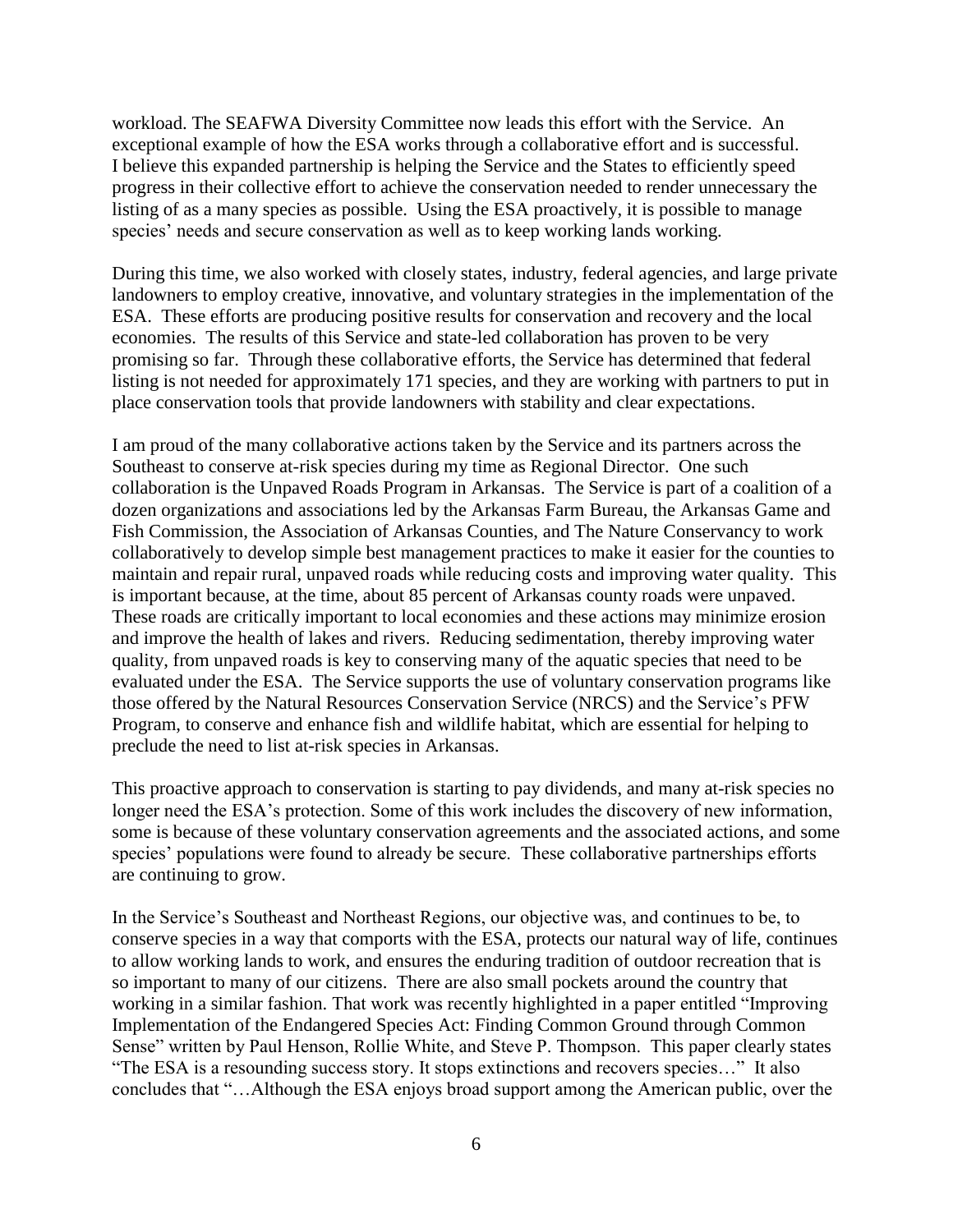years, its implementation has alienated key segments of that public. The act is a flexible statute, and it can be implemented with more common sense to find common ground…"

#### **Private Landowners' ESA Recovery and Conservation**

Private lands are predominant in the Southeast and comprise about 90 percent of the landscape under the purview of the Service's Regional Director. As such, private landowners are key to any conservation effort. As the Regional Director, I worked hard to ensure staff used a commonsense approach to fish and wildlife conservation, working with everyone on the landscape to balance the various interests, whether there were, or were not, conflicts.Many times, while working with private landowners, the Service and the State had to ensure there was "no daylight" between our positions on an issue so that we spoke with one voice to the regulated community. Oftentimes, there is confusion over roles of the State fish and wildlife agencies and the Service because the missions are similar. To be effective in species conservation, I believe it's important that all parties respect the different values essential to a landowner's way of life and what they as individuals require from their lands, whether it's farming, timber, energy, economic profit, hunting and fishing, national defense preparedness or any number of other uses. I know from experience that working collaboratively towards conservation goals allows us to conserve wildlife species and support the shared values and ownership objectives on private lands.

It is estimated that private lands provide habitat for 90 percent of our nation's imperiled species. Since the Southeast is rich in biodiversity, it isn't surprising that the region has the largest percentage of listed species in the nation. In fact, eight of the top ten states/territories with the most federal listings are in the South, with Alabama being one of the states with the most aquatic diversity in the south, and perhaps across the nation, having 127 federally protected species in total as of July 2016. However, you don't hear as much controversy in this region compared to others. In my former job, I tried to move conservation forward without a lot of conflict. Those that were before me did as well. This is the balance I am referring to.

But, private landowners needed to engage for this At Risk Species Conservation Strategy to be successful. Together, the Service and the States are addressing the need to protect additional plants and animals without listing and working to provide incentives and assurances for private landowners to get engagement in these efforts. A large majority of the land in the United States is privately owned and the privately-owned land is often the most agriculturally productive as well as critically important to wildlife and fisheries. Also, well known, is that the vast majority of landscapes in the United States are described as "working landscapes" where at least parts of the landscape are utilized for economic activity such as production of food and fiber and/or energy production. Even most of our public lands can be described as working landscapes and a large percentage are utilized to some degree by the private sector. Common to almost all these working landscapes is the importance of private interests, including in most cases private landowners, and the decisions they make in their operations.

Private landowners also working hard to try and find creative solution to the species conflicts with working lands. Partners for Conservation (PFC), established in 2008, embodies a grassroots movement of private landowners working with agencies, non-profit organizations, and policymakers to collaborate on conservation projects to sustain working landscapes for present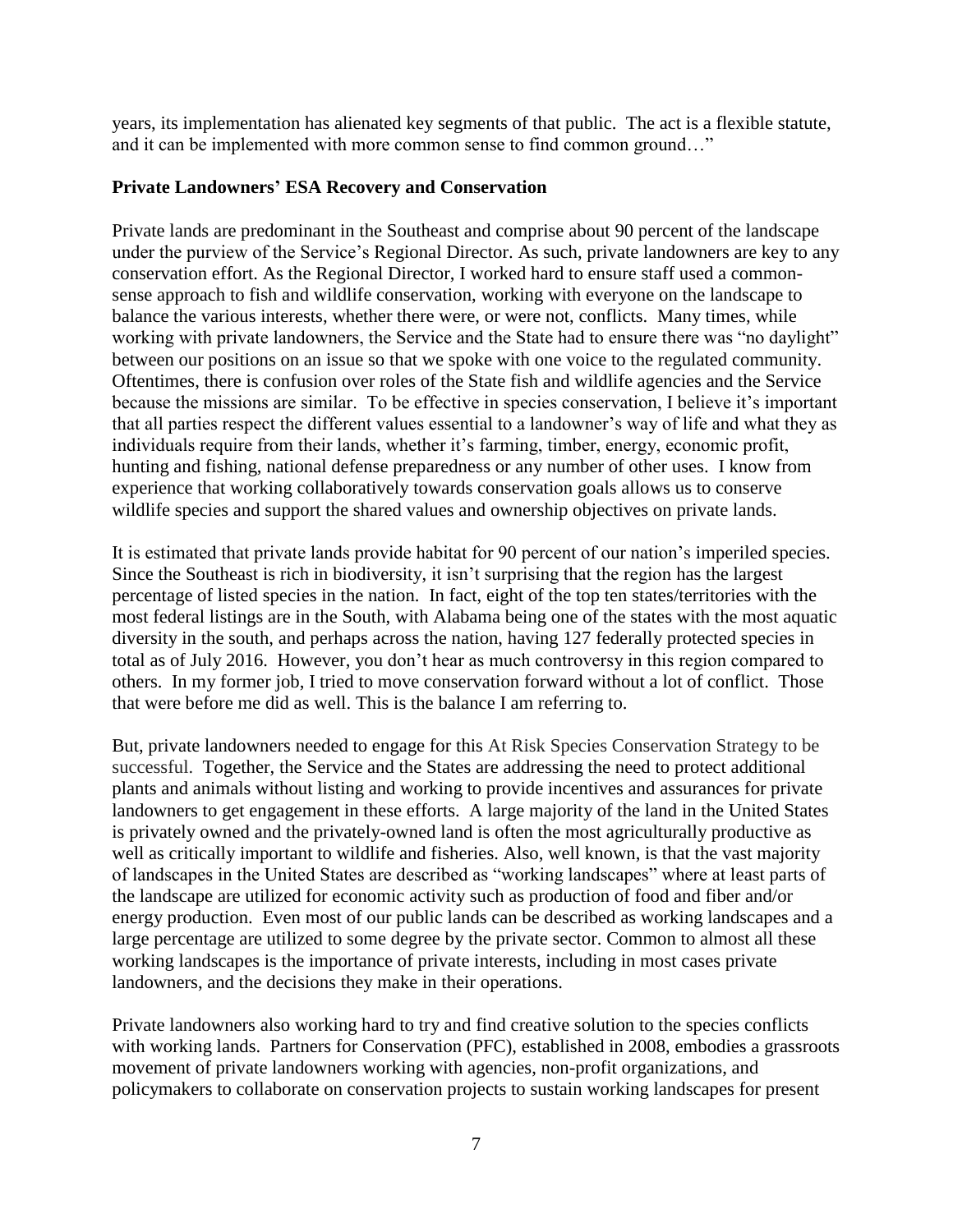and future generations. PFC represents the voices of 21st century conservation and the collective effort to support working landscapes through voluntary, incentive-based public and private programs.

Landowners care very deeply about the lands they steward for a number of social, historic, economic, and altruistic reasons. Landowners also care very deeply about their rural communities that are also dependent upon the condition of the natural resources that exist on the land. It has become more evident in recent years, that landowners believe that conserving their land and sustaining their communities requires collaboration that goes beyond the fence line. PFC seeks to help facilitate the process of coming together to ensure functional landscapes and viable rural communities are found across the country, by working to improve communication among landowners and landscapes as well as between public agencies and stakeholders.

## **Leveraging Other Federal Agencies' ESA Conservation and Recovery**

Under the ESA, Federal agencies have a special obligation to conserve imperiled species and their habitats. Under Section 7(a)(1) of the ESA, Federal agencies are required to "…utilize their authorities in furtherance of the purposes of the Act by carrying our programs for the conservation of endangered species and threatened species listed pursuant to section 4 of this Act." Under Section 7(a)(2), Federal agencies are required to consult with the Service to ensure that their actions do not jeopardize the continued existence of a listed species or adversely modify its critical habitat that the species needs to recover. The Service works with Federal agencies through the consultation process to avoid or minimize impacts to a species and critical habitat by developing appropriate conservation measures that can be incorporated into the project or, if needed, a biological opinion. I believe these sections of the ESA could be used even more effectively than is currently done to meet the ESA's goals. The Service's Federal partners like the Department of Defense (DoD) and the U.S. Army Corps (USACE) proactively conserve species through voluntary actions developed under Section 7(a)(1) that help streamline Section 7(a)(2) consultations.

Conservation plans developed by Federal agencies under the  $7(a)(1)$  authority offer another example of the flexibility within the ESA. For example, in 2013 the Service conducted a consultation under Section 7(a)(2) with the USACE's Mississippi Valley Division on the Conservation Plan for the Interior Least Tern, Pallid Sturgeon, and Fat Pocketbook Mussel in the Lower Mississippi River Channel Improvement Program Conservation Plan, which outlines a process to conserve the three endangered species within the footprint of the Program in the Lower Mississippi River (LMR). Over the course of the consultation, individuals realized that that the most significantly impacts to the endangered species and their river habitats could be important and effective tools to maintain and enhance its ecological functions were needed. This resulted in the identification of conservation opportunities that could be effectively incorporated into existing channel improvement or maintenance projects, with little to no additional program costs, and with no negative impact to the USACE's primary flood management and navigation safety missions. It also resulted in significantly improved habitat and population baselines for all three endangered species within the LMR portion of their ranges. The consultation demonstrates that numerous benefits for the species, the ecosystem, and the agencies can be derived under Section 7(a)(1). Largely because of this work, the Service recommended in a five-year status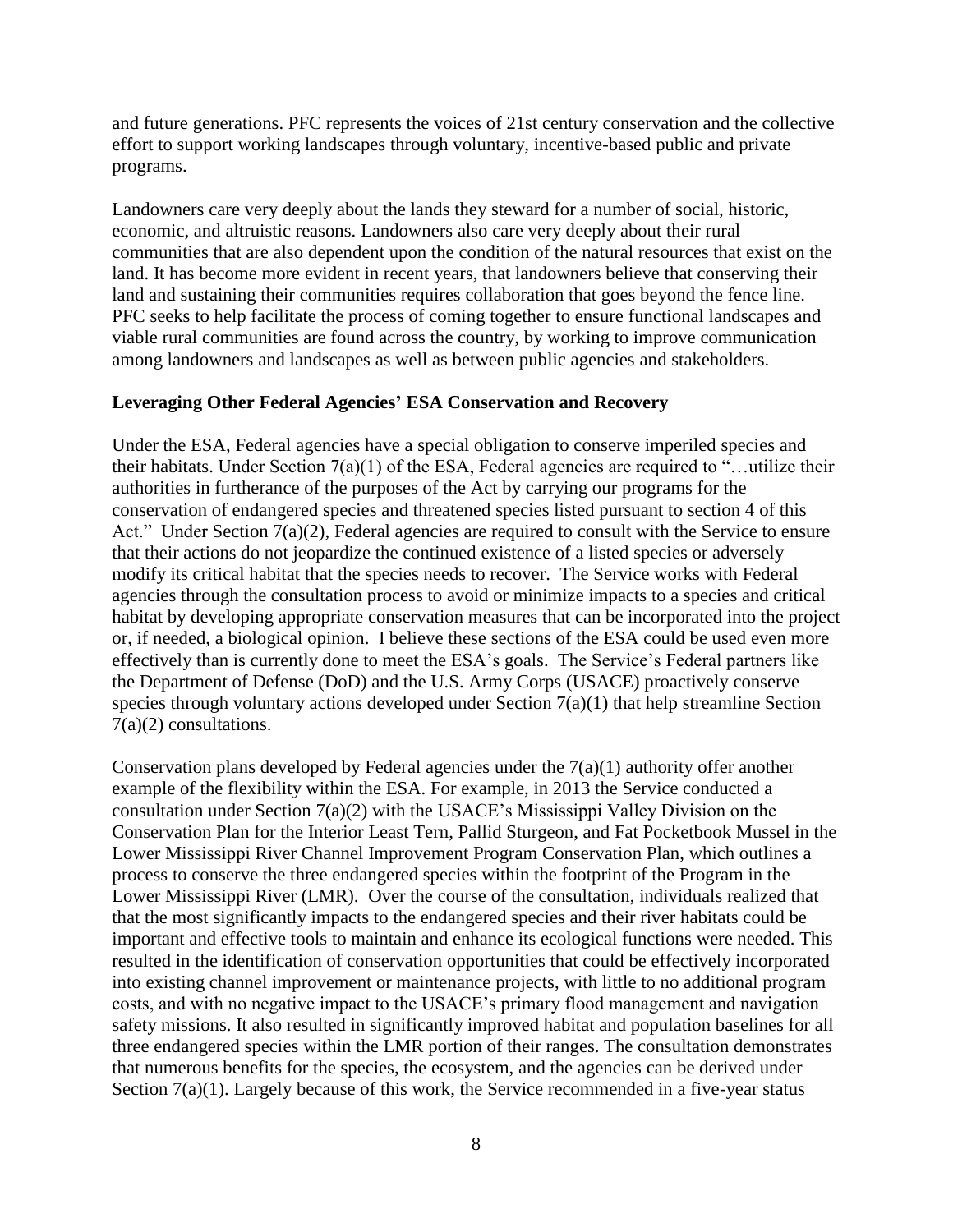review that the Interior least tern should be delisted. Section  $7(a)(1)$  agreements can provide greater predictability and efficiency to federal agencies and puts in place a transparent and continuous process of effective interagency communication, review, and feedback at all levels of management. This ensures a strong adaptive management component of cost-effective conservation program execution that helps streamline the 7(a)(2) consultation process.

Additionally, Congress acknowledged DoD's important mission of military readiness and reflected it in Section 7(j) of the ESA. From my experience in the Southeast, DoD takes conservation seriously, and it is evident by the fact that DoD has never invoked Section 7(j) even when invited to do so. DoD continues to work proactively with the Service to actively conserve at-risk and listed species even with this exemption in the law. DoD sees integration of on- and off-installation conservation activities as one potential tool that provides extra flexibility in implementing the ESA that addresses the dynamics of future training requirements that are uncertain yet for which the ability to respond must be preserved. I have seen firsthand DoD's active pursuit of innovative and creative approaches to addressing conflicts between species and training.

I worked with my counterparts at DoD to develop a prelisting agreement for at-risk species. The "*Gopher Tortoise Conservation and Crediting Strategy"* ensures the military has the regulatory predictability it needs to carry out critical missions and training while at the same time providing conservation benefits for the gopher tortoise, which is at-risk of needing federal protection in the eastern portion of its range. This type of solution-oriented partnership offers flexibility for the military, private landowners, public agencies and others that keeps working lands working, contributes to our nation's military readiness, and provides hunting, fishing and recreational opportunities.

Another DoD example of collaborative conservation the Red-Cockaded Woodpecker (RCW) Recovery and Sustainment Program (RASP) partnership on Marine Corps Base Camp Lejeune, in North Carolina. The goal of this partnership is to manage the RCW and its habitat while allowing the Marine Corps to enhance its operational and training opportunities. DoD along with the North Carolina Wildlife Resources Commission (NCWRC), which leads the management effort, the Service, and the National Fish and Wildlife Foundation are all working together to protect the endangered woodpecker. Through this partnership, DoD has funded a perpetual endowment to cover the costs of RCW management on the State-owned game lands. The NCWRC will conduct short and long-term management activities to establish and conserve longleaf pine forest habitat essential for RCW recovery.

DoD is one of the federal agencies leading the effort with the Service and the states to conserve species and ensure military training is not impacted but NRCS is also helping to lead the way in meeting its mission and conserving species. Through the Working Lands for Wildlife Program, NRCS uses a win-win approach to systematically target conservation efforts to improve agricultural and forest productivity which enhance wildlife habitat on working landscapes. Specific target species (e.g., gopher tortoise) are used as barometers for success because their habitat needs are representative of healthy, functioning ecosystems where conservation efforts benefit a much broader suite of species. Through the Farm Bill, NRCS provides technical and financial assistance to participants who voluntarily make improvements to their working lands while the Service provides participants with regulatory predictability for certain species under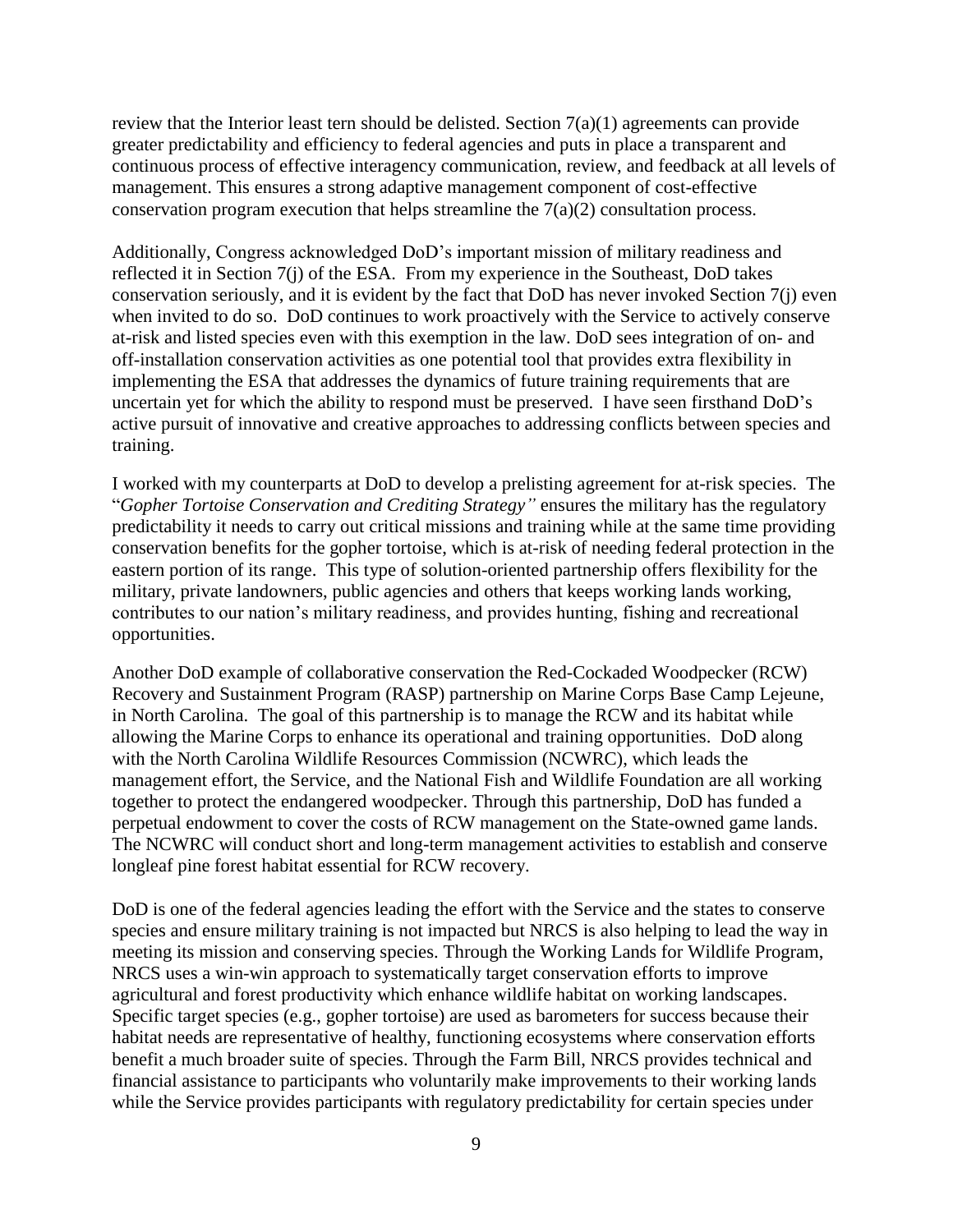the ESA. This innovative approach empowers landowners with a means to make on-the-ground improvements and provides peace of mind that no matter the legal status of a species, they can keep their working lands working. This model has proven extremely popular with private landowners across the nation. To date, WLFW has helped producers conserve millions of acres of wildlife habitat and have helped many species such as the New England cottontail in the Northeast. For the cottontail — in large part because of voluntary conservation efforts on private lands — the Service determined listing under ESA was not warranted. Beginning in 2017, NRCS expanded this model and now includes 19 landscapes covering 48 States.

### **NGOs Conservation and Recovery Efforts**

Wildlife Mississippi has recognized that mitigation is a great way to protect, restore and enhance significant wetlands, rivers and streams in Mississippi, and benefit listed species. It also recognizes that if it provides reasonably-priced mitigation credits to economic developers who must compensate for unavoidable impacts to wetlands and streams, it could help foster sustainable economic development and help expand and recruit business and industry, thereby increasing jobs in Mississippi. With this concept in mind, Wildlife Mississippi created the Mississippi Strategic Wetland Acquisition and Management Program, or Mississippi SWAMP for short. Today, Wildlife Mississippi owns and manages approximately 20,000 acres of mitigation lands, making it one of the largest owners of mitigation banks in the nation. These mitigation banks are in areas that not only help meet a significant ecological need but provide the greatest service to future economic development and some of the lowest cost mitigation credits in the United States. This allows Mississippi to have a competitive edge in competing for businesses and industries, putting more of its citizens to work. As an example, they have purchased over 8,000 acres and 34 miles of the Buttahatchie River in Northeast Mississippi. This river harbors six federally listed mussel species. They have developed most of these lands into mitigation banks, significantly benefitting economic development and improving water quality and habitat for these species and demonstrating how mitigation can be used to conduct landscape level conservation. Another example – they have purchased approximately 20 miles of Bayou Pierre, the only home known of the threatened bayou darter. They recently helped bring Continental Tire to Mississippi, adding over 3,000 new jobs, but using the mitigation Continental needed for the tire plant to purchase and restore another 1,000 acres along this critically important river. I believe healthy landscapes and healthy economies go hand in hand

To help support the efforts in recovering grizzly bears, the National Wildlife Federation works with ranchers grazing on public lands to eliminate livestock/grizzly conflicts in areas of high bear activity; the Greater Yellowstone Coalition has led efforts to bear-proof public campgrounds all around Yellowstone National Park; and rancher associations like the Madison Valley Ranch Lands Group and the Centennial Valley Association hired range riders to monitor and protect the livestock herds of their members. Similarly, collaborative efforts by state and federal officials in Delaware and Maryland, partnering with private forest landowner and the forest products industry, helped restore critical fox squirrel habitat across the Delmarva Peninsula. All to conserve species and allow working lands to work.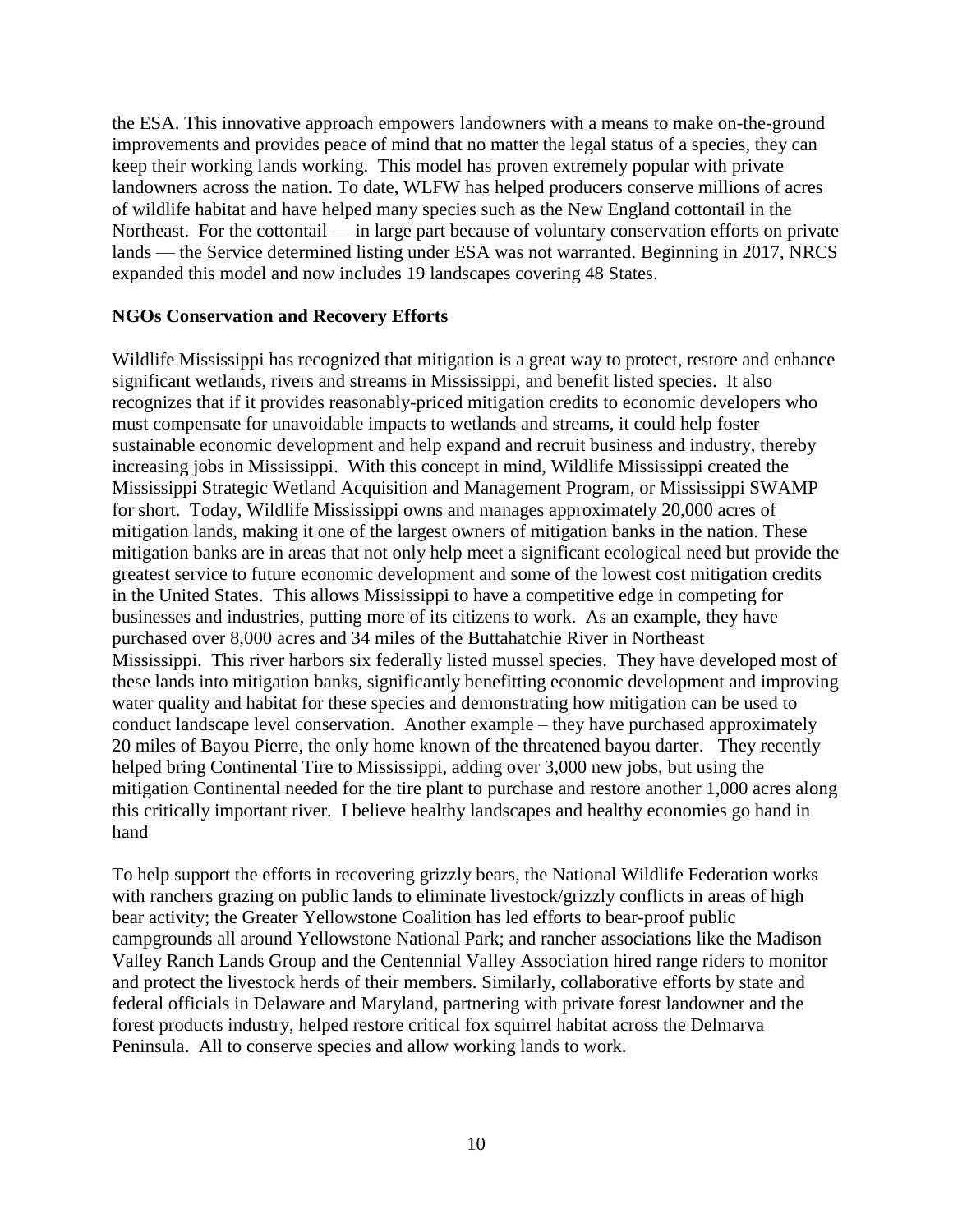### **Industry ESA Conservation and Recovery Efforts**

During my time as Regional Director, I also partnered with industry to implement landscapescale restoration that meets both conservation and economic needs. One of the greatest areas of risk for large privately owned working forests is having forest management or harvest activities modified or restricted by decisions made under the auspices of the ESA.

The Service and states work with member companies of the National Alliance of Forest Owners (NAFO) are proactively collaborating to conserve at-risk and declining species – specifically, to provide young forest, open canopy, and riparian and aquatic habitats in actively managed working forests to help conserve at-risk and other rare species. Commercial forest management activities can be planned for as long as 10, 20, or 50 years into the future, and this at-risk species effort will position actively managed forests as contributing to the conservation of species, particularly species that need young forest, open canopy or riparian and aquatic habitats. The effort is based on mutual trust and the desire of all entities to build a lasting partnership that transcends administrations, personnel changes, and time. While it is still a developing partnership, progress towards affecting species conservation and lasting change is already being demonstrated, and NAFO is actively continuing the effort.

I also worked with Resource Management Service, LLC (RMS), an industrial timberland management and acquisitions firm, on the Coastal Headwaters Forest project. RMS invested in the Coastal Headwaters Forest project, which is unprecedented and could revolutionize the relationship between Southern timber, conservation and rural communities. Coastal Headwaters would also underscore the collaborative effort by the Service to conserve southern lands, create green corridors for protected and at-risk species and protect prime hunting and fishing areas. The Southeast Conservation Adaptation Strategy (SECAS), which is supported by the Service and more than two dozen Southeast state wildlife agencies, conservation groups and others, seeks to knit together large tracts of public and private land by 2060 to develop wildlife corridors and help protect areas that are high priority for wildlife and are shared goals for all. RMS Coastal Headwaters project is an important tract of land in this effort. This is one more example of industry working together with the Service, States and other partners to conserve species and the land they depend upon.

In 2014, the Service announced that Georgia aster does not require federal protection under the ESA, a decision reflecting years of conservation work by myriad partners including Georgia Power, a Southern Company energy provider. Georgia aster is a wide-ranging, but rare, purpleflowering plant found in the upper Piedmont and lower mountain regions of Alabama, Georgia, North Carolina and South Carolina. The plant has been a candidate for the federal endangered species list since 1999. Georgia Power and the Georgia Department of Transportation, two partners to the agreement, committed to measures that will conserve the species like agreeing to avoid broadcast spraying of herbicides near Georgia aster populations and marking populations to avoid damaging the plants during right-of-way maintenance. Southern Company is also working to conserve the robust redhorse, which was believed to be extinct for 122 years. Georgia Department of Natural Resources (DNR) biologists discovered several robust redhorse in the Oconee River near Toomsboro, Georgia. The Service and Georgia Power, along with many other partners, developed a Candidate Conservation Agreement with Assurances for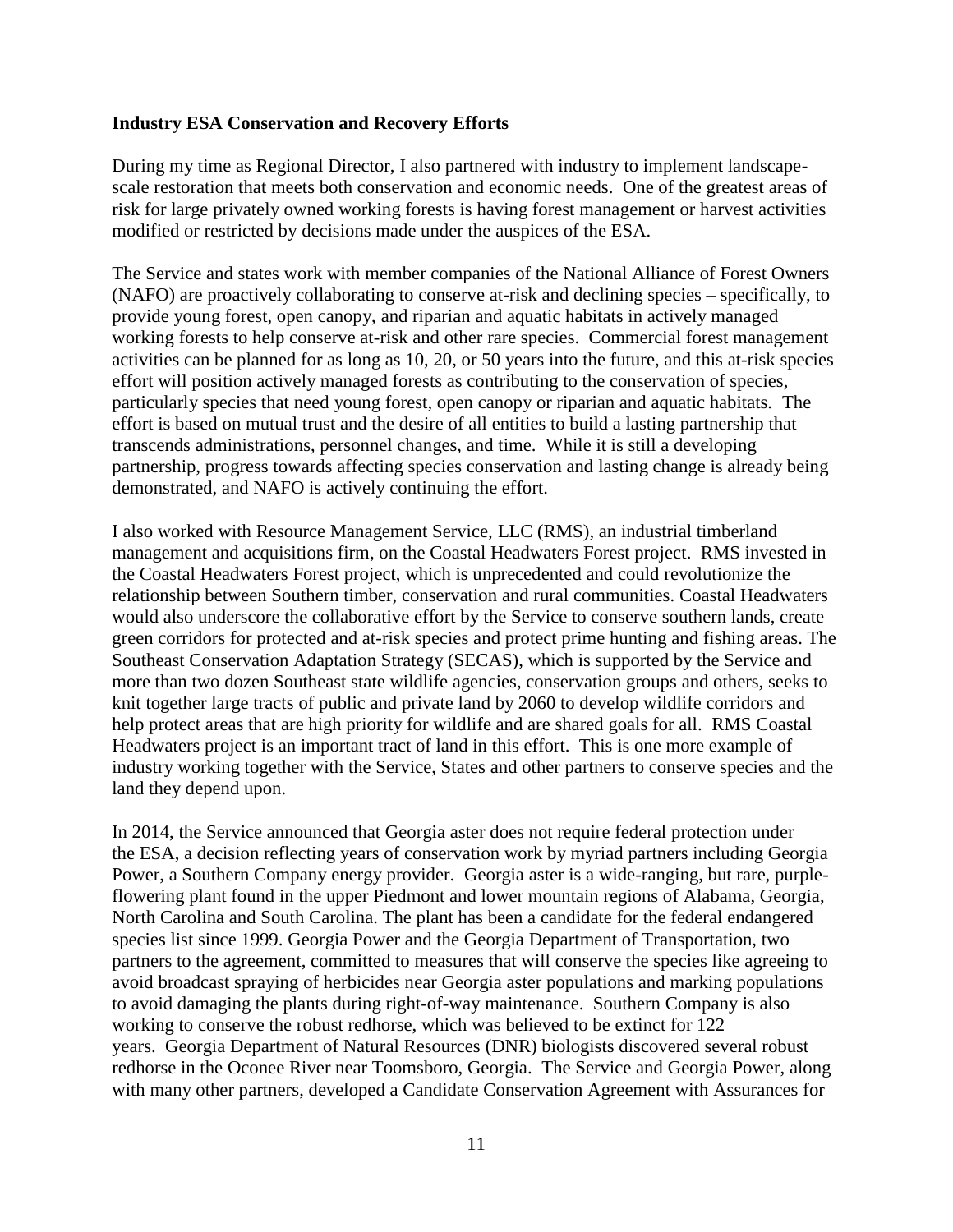the robust redhorse in the Ocmulgee River, Georgia. The agreement involves the commitment of specified research and management actions in exchange for assurances to non-federal participants that further regulatory actions will not be undertaken if the legal status of the species were to change.

# **Conservation without Conflict**

In meeting the responsibility to ensure the future of wildlife, Federal and state governments often use regulations to protect and manage species. Regulations have an important role in the history of conserving the abundance and diversity of the nation's fish and wildlife resources and ensuring access and opportunity to enjoy them, thus safeguarding our rich natural heritage for current and future generations. Nevertheless, regulatory actions don't always promote the collaboration that is necessary to achieve the level of conservation required to ensure the future of wildlife. Indeed, regulatory inflexibility can create a counterproductive and adversarial tension as landowners try to balance their individual priority needs with public expectations for conserving fish and wildlife. Across the country, and especially in the eastern United States, the future of fish and wildlife depends heavily on private landowners.

A collaborative approach, along with appropriate and effective incentives that recognize the benefits landowners provide to America's fish and wildlife, can help landowners keep working lands working. This approach realizes the economic and cultural benefits of working landscapes, allows recreational opportunities, and contributes to the enhancement of important habitats. Collaboration that promotes this essential balance of mutual gain among partners is more successful in providing conservation at the scales needed and will be more sustainable than a relationship relying on regulatory approaches alone or at all. This is the essence of Conservation without Conflict

Conservation without Conflict is both an approach and a coalition of numerous organizations. Members have diverse goals and values, including economic profit and sustainability, hunting, fishing and other outdoor recreation, conservation, national security, and public service that come together around common interests and in a sense of good land stewardship. The goal is to demonstrate that investments in collaborative conservation protects lands and the values we ascribe to them and ensures working lands work while conserving species. A Conservation without Conflict Summit will be held in March 2019 in Washington, DC as a follow-up to the initial meeting last year in Atlanta, Georgia.

A lot has been accomplished over the past year but there is more to do. There is a commitment to working cooperatively to conserve at-risk and listed species while both respecting and supporting the needs of landowners, industry, states and other Federal agencies. New organizations have joined in the collaborative approach to conservation. The Service has expanded its engagement and has support from leadership to continue to pursue the goals of operationalizing the principles of Conservation without Conflict across the nation.

This coalition is working to keep forests, farms, ranches and defense installations working for people and wildlife. The goal is to use sound science and proactive, collaborative conservation to recover listed species and conserve as many species of fish, wildlife and plants as possible, minimizing the need for the ESA's protections. If federal protection is required, creative use of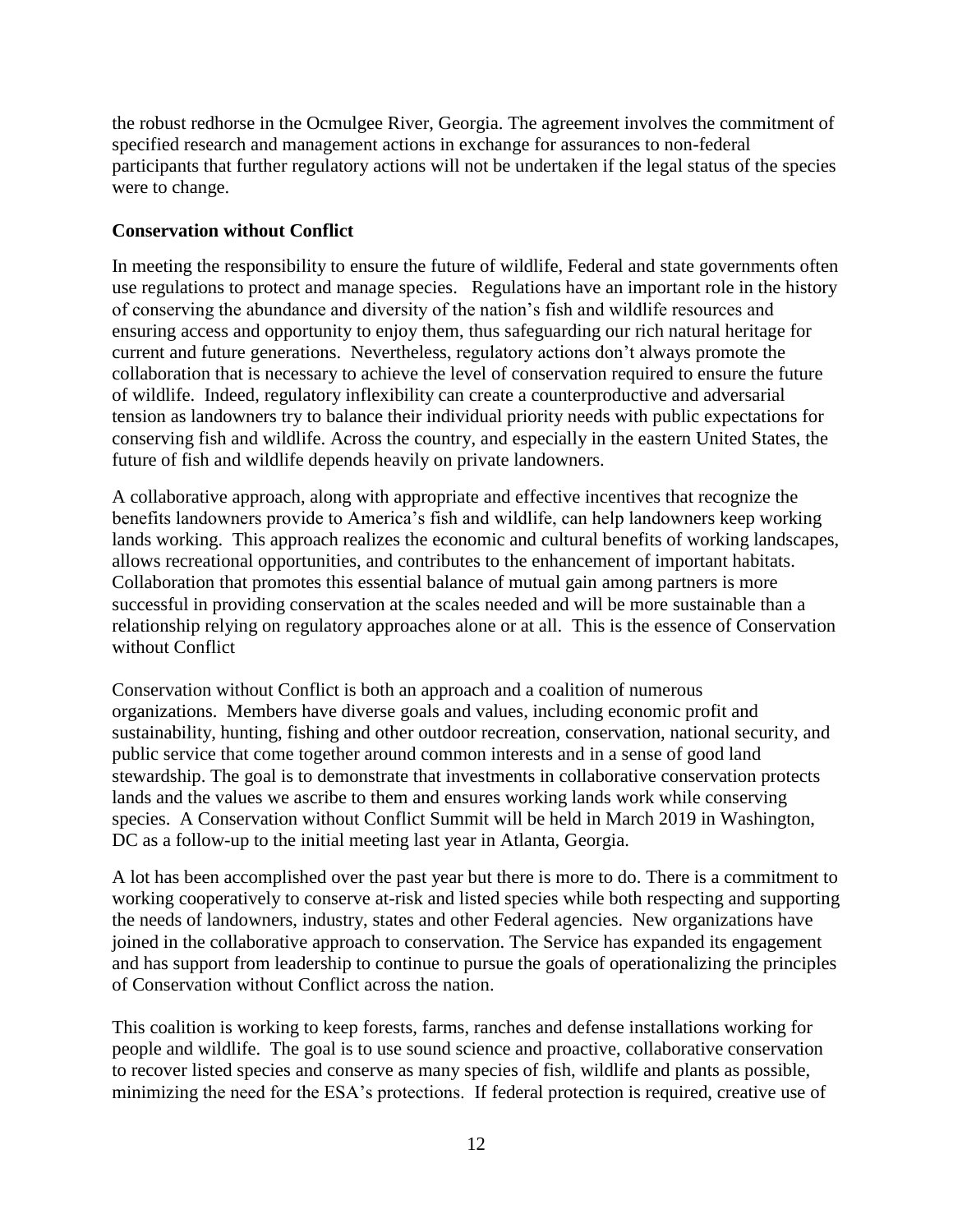the ESA's flexibilities to apply existing tools, or develop new collaborative incentives as needed, to provide regulatory predictability and assurances for landowners' conservation efforts. With demonstrated success across the Northeast and the Southeast, and within limited areas across the country creating regulatory flexibility and incentives around at-risk and listed species, the hope is that this approach can be broaden to areas of the country that have challenges and obstacles blocking the conservation effort.

## **ESA Implementation and Resource Needs**

Based on data from the Service, the ESA has saved species from extinction and conserved many more from needing the protection of the ESA – both need to be recognized. In a recent report by U.S. Geological Survey they reported that the State/Territorial Wildlife Action Plans identified 12,263 species, not including plants as Species of Greatest Conservation Need (SGCN). The list of SGCNs includes aquatic and terrestrial species that are at-risk or are declining, as well as many other species whose populations are of concern within a State's jurisdiction. USGS compiled a comprehensive SGCN

database: [https://www1.usgs.gov/csas/swap/national\\_list.html](https://www1.usgs.gov/csas/swap/national_list.html) that lists these species.

It is widely acknowledged that precluding the need to list a species under the ESA saves money. The cost associated with an ESA listing builds up quickly when you consider the cost of a proposed and final rule to list a species, a proposed and final rule for critical habitat, a possible 4(d) rule under the ESA, which allows for management flexibility, if a species is listed as threatened, and all of the actions (e.g., section  $7(a)(2)$  consultations) after a listing occurs, including staff time and then the impacts to landowners from increase regulations. The cost only increases when a listing occurs. The Service and the States, along with appropriate stakeholders need to ensure every bit of flexibility under the ESA is explored, and new and innovative approaches for providing incentives and assurances to landowners are developed.

I believe that funding is one of the limiting factors in implementing the ESA and realizing successes. A common sense approach to conservation will help but even for that approach to work, more resources are needed. Staff is needed to develop agreements (e.g., Safe Harbor Agreements) that identify voluntary actions to be taken by those working on the landscape to conserve species that will also provide assurances or regulatory certainty. Species surveys and species status assessments need to be done but all these actions require funding, and unfortunately, both the Service and the States are limited by the resources available for conservation actions.

I know the effectiveness of ESA would increase if more funding was dedicated to the Services and the states. For the ESA to work as was intended, the agencies charged with overseeing and implementing it need to have the resources (e.g., staff and funding) necessary to conduct the work needed (e.g., developing agreements with assurances or section  $7(a)(1)$  consultations) for those landowners regulated by the ESA.

It is important for Congress to hear from individuals and organizations involved in these collaborative efforts and to know that their colleagues in the House Appropriation Committee are leading an effort to improve the implementation of the ESA by using the flexibilities already inherent in the ESA. In FY 2018, the House Appropriation Committee added the following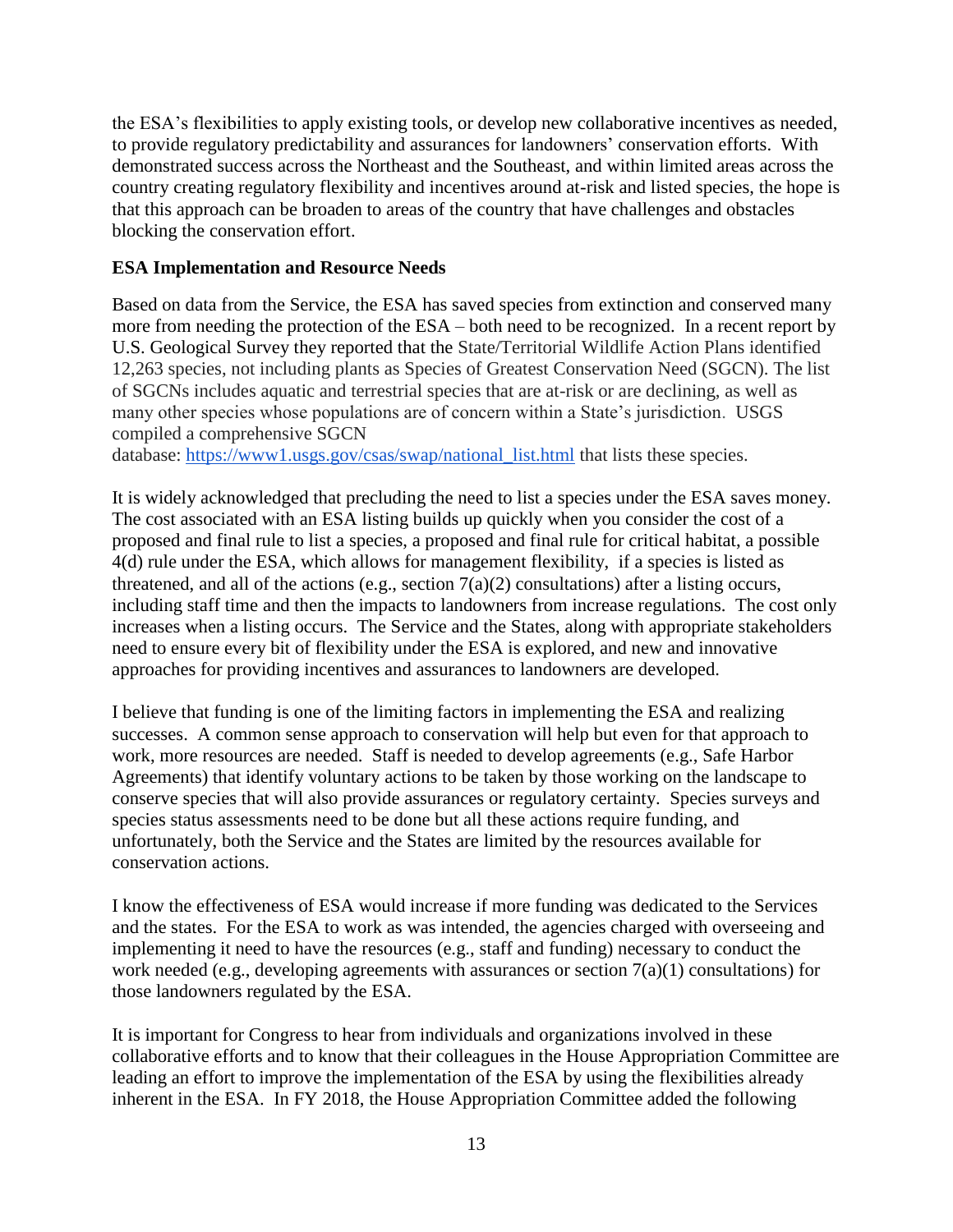language "…Based on feedback provided by the States, the Service is commended for its efforts in the Southeast to work with States and others to preclude the need to list many of the hundreds of species recently petitioned for listing. The effort demonstrated that the ESA can work when the Federal government treats States as equal partners and makes full use of flexibilities already inherent in the ESA to minimize regulatory burdens. The Service is expected to expand this model." And, then in FY 2019, the House Appropriation Committee added supportive language in the draft house bill that directs the increase in Candidate Conservation to the Service's Regions that "…have adopted the Southeast model of true collaboration with the States." This funding allows for voluntary, proactive work with partners and is not tied to the regulatory requirements of the ESA like listing and critical habitat designations. Conservation and recovery activities for species will be more successful if funding were available for the Service's recovery activities, their work to develop innovative agreements with assurances; the State activities that include proactive species conservation, recovery planning and implementation, and the work of State Wildlife Action Plans; and to develop agreements with private landowners that will provide assurances and an incentive for them to engage in conservation.

There have been numerous successful efforts to improve the efficiency and effectiveness of the ESA through administrative actions that has provided more flexibility over the years, all the while staying committed to the purposes and goals of the law itself. During my time as Regional Director, I demonstrated that the ESA has inherent flexibilities and, if implemented in a common sense approach, can work. Several improvements in the administrative processes (e.g., Habitat Conservation Plans, Candidate Conservation Agreements, etc.) over the years have made the ESA work better for both the species and for landowners. The Services continue these constructive and innovative improvements today, and I know the Service is willing to work with others to develop new tools under the ESA.

I am aware of the various bills proposed to amend the ESA. However, the ESA already has quite a bit of flexibility that allows us to recover those species federally listed, and conserve at-risk species so they do not need the protection of the ESA, but these flexibilities are not always used today**.** If ESA amendments are considered, I think it is important to think strategically about what works and what is really needed to improve the ESA. More process will slow the effectiveness of the ESA down and new terms that may be introduced could result in ambiguity. It is important to minimize the opportunities that allow the courts to get involved with ESA implementation because of the introduction of new terms or requirements that may not be defined or could be interpreted differently. I have demonstrated that some practitioners are already using the flexibilities already inherent in the ESA to conserve species while ensuring working lands work. What we really need is more time, new innovative tools, adequate resources to implement the ESA, and more people that use a common sense approach to implementation.

## **Invasive Species**

An invasive species is one that is not native to an ecosystem and which causes, or is likely to cause, economic or environmental harm or harm to human health. In addition to the many invasive species from outside the U.S., there are many species from within the nation that are invasive in other parts of the country.